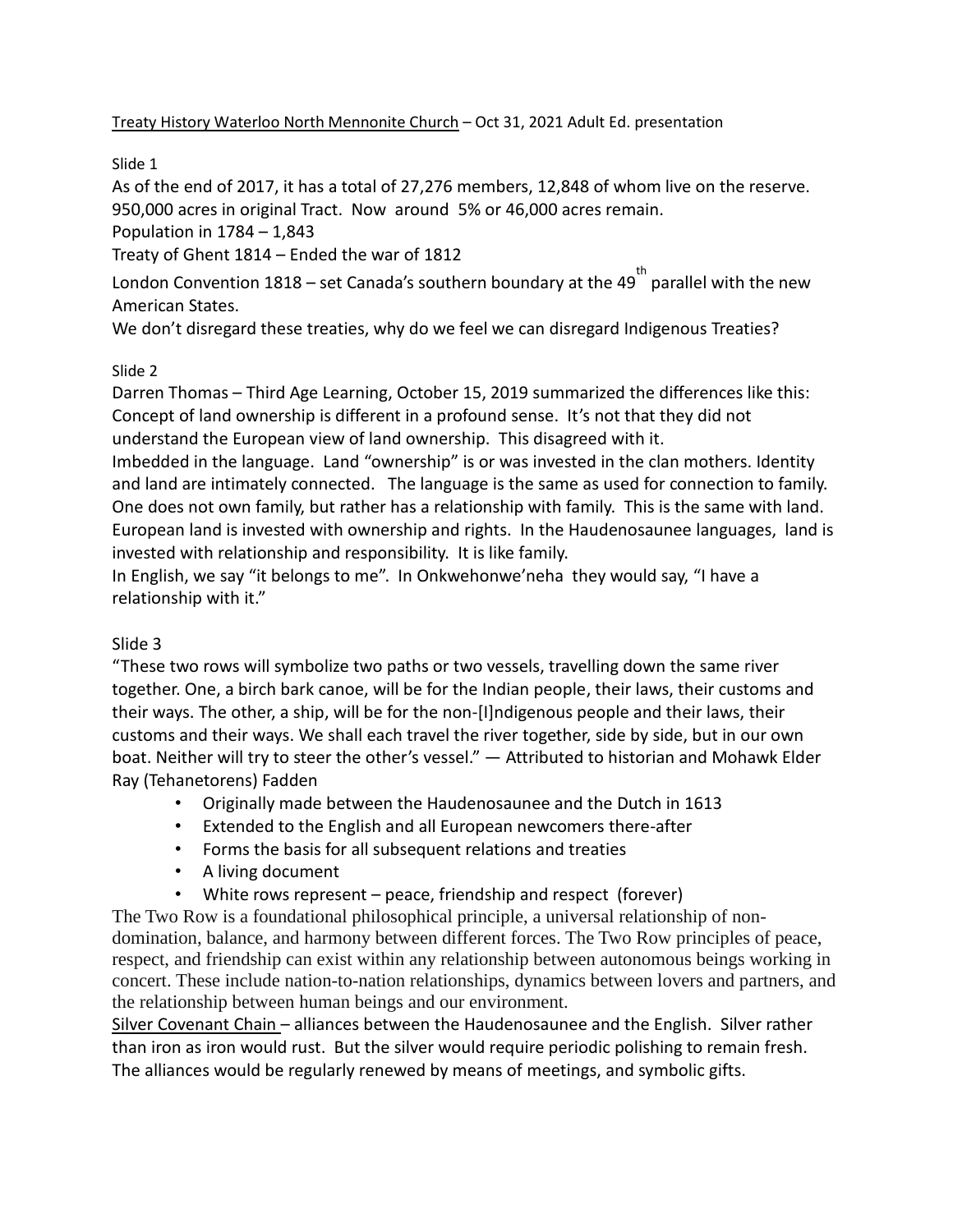1600s were very turbulent, diseases, wars , relocations

Dish with One Spoon treaty with Anishinabek Nations. Wording hearkens back to the Great Law of Peace.

We promise to have only one dish among us; in it will be beaver tail and no knife will be there... which means that we will all have equal share of the game roaming about in the hunting grounds and fields, and then everything will become peaceful among all of the people; and there will be no knife near our dish, which means that if a knife were there, someone might presently get cut, causing bloodshed, and this is troublesome, should it happen thus, and for this reason there should be no knife near our dish.

Peace of Montreal 1701 – New France and 1300 representatives of 39 Indigenous Nations, Including Haudenosaunee all Ontario Anishnaabe Nations, and nations of the upper lakes. Lasted for nearly for 60 years until the fall of New France to the British.

1701 Nanfan Treaty with John Nanfan at Albany. Recognized Five Nations territory or Hunting Grounds to extend to Southern Ontario, Michigan and Ohio. (by "conquest")

Slide 5

Clowes Map and the Nanfan Treaty

Recognized and referred to in meetings though the 1700s.

Map was drawn by an Indigenous cartographer. Did not use the European convention of North being at the top of the map. If we rotate this map, it makes more sense to our eyes.

# Slide 6

Clearly knew the geography and what they were claiming sovereignty over. Lake Michigan/Huron are really one lake.

Treated with and shared this land with some of the other resident nations, such as the Mississauga and Chippewa

Land acquired by "conquest" over several nations. Land became theirs from the Neutral, Wendat, Erie etc.

Through the 1700s, many other nations joined the Haudenosaunee, some with, some without territorial adhesions.

Tuscarora was the last Nation to join as a unified named Nation.

Others:

Lenape, Connoy, Nanticoke, Delaware,

Many others took shelter under the Great Law as refugees from the east coast and American Colonies.

# Slide 7

1759 – Britain defeated New France at the Plains of Abraham and took control of the French colonies in New France.

This defeat and take over by the British, threw into question the relationships of Indigenous Peoples to European Nations. Indigenous nations desired clarification of relationships if the French were no longer in the picture.

In response the British crown issues the Royal Proclamation of 1763. Key to all later relations.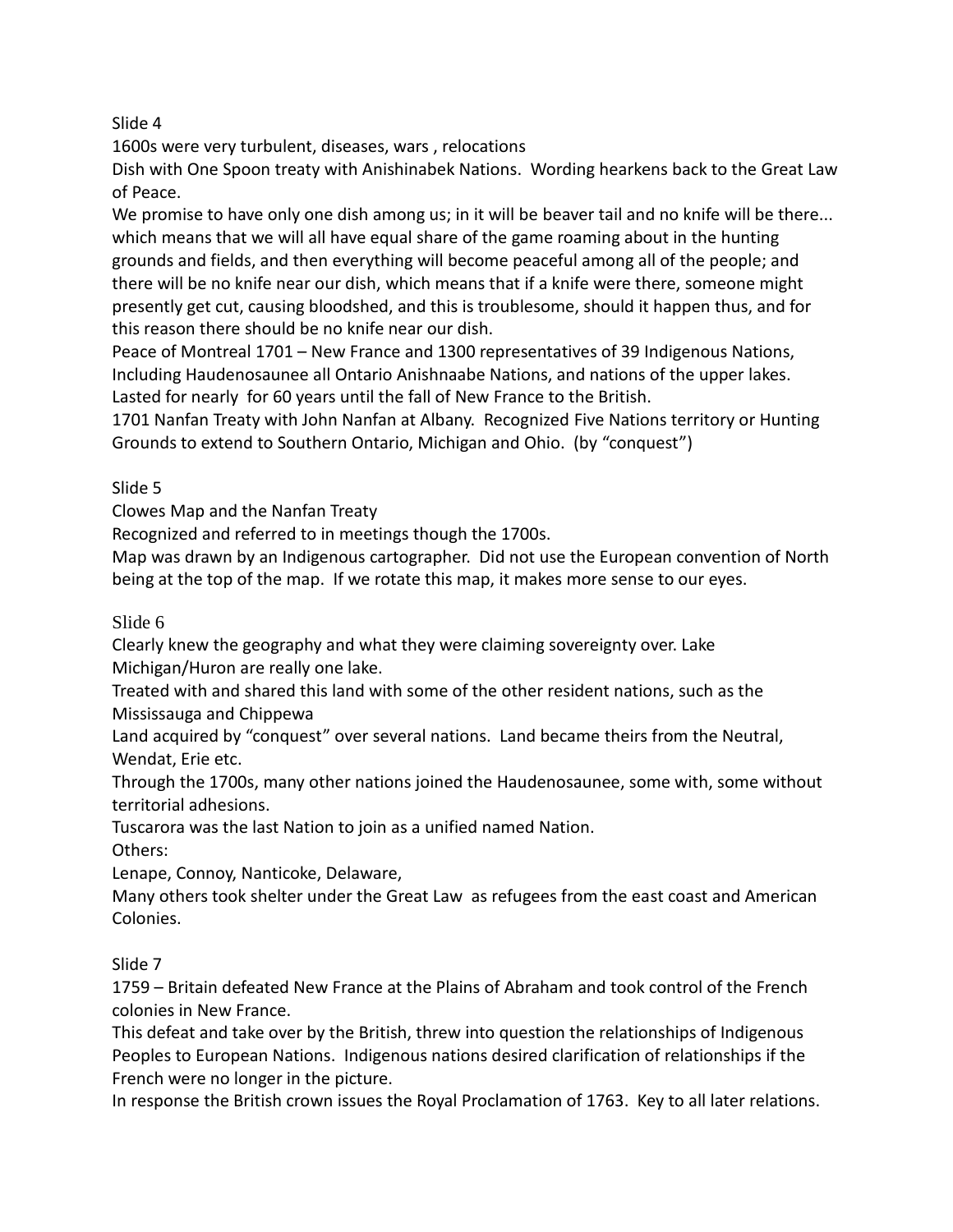At first reading it appears to guarantee Indigenous title while simultaneously claiming sovereignty over all of Indigenous Territory in North America. This includes all lands West of the British 13 colonies and the Alleghenies.

#### Slide 9

Sir William Johnson (Superintendent of Indian Affairs) presented the 1764 Covenant Chain and 24 Nations Wampum stating on July 31st, 1764: (Brit. Indian Dept. inst. 1755)

"Brothers of the Western Nations, Sachems, Chiefs and Warriors; You have now been here for several days, during which time we have frequently met to renew and Strengthen our Engagements and you have made so many Promises of your Friendship and Attachment to the English that there now remains for us only to exchange the great Belt of the Covenant Chain that we may not forget out mutual Engagements. I now therefore present you the great Belt by which I bind all your Western Nations together with the English, and I desire that you will take fast hold of the same, and never let it slip, to which end I desire that after you have shewn this Belt to all Nations you will fix one end of it with the Chipeweighs at St. Marys [Michilimackinac] whilst the other end remains at my house, and moreover I desire that you will never listen to any news which comes to any other Quarter. If you do it, it may shake the Belt."

When Johnson had finished speaking, a Two Row Wampum belt was used by Indigenous Peoples to reflect their understanding of the Treaty of Niagara and the words of the Royal Proclamation.

## Slide 10

## Treaty of Niagara was 1764

American Revolution – 1765 to 1783 –American colonies wanted free access to Indigenous lands west to the Mississippi.

- Four of Six Nations fight for Britain in the American Revolution (1765-1783) Seneca, Cayuga, Onondaga and Mohawks
- Some Oneidas and Tuscaroras serve as scouts for the Americans but primarly remain neutral.
- Sullivan Campaign 1779

## Washington to Sullivan 1779

The Expedition you are appointed to command is to be directed against the hostile tribes of the Six Nations of Indians, with their associates and adherents. The immediate objects are the total destruction and devastation of their settlements, and the capture of as many prisoners of every age and sex as possible. It will be essential to ruin their crops now in the ground and prevent their planting more. …that the country may not be merely overrun, but destroyed. But you will not by any means listen to any overture of peace before the total ruinment of their settlements is effected. Our future security will be in their inability to injure us and in the terror with which the severity of the chastisement they receive will inspire them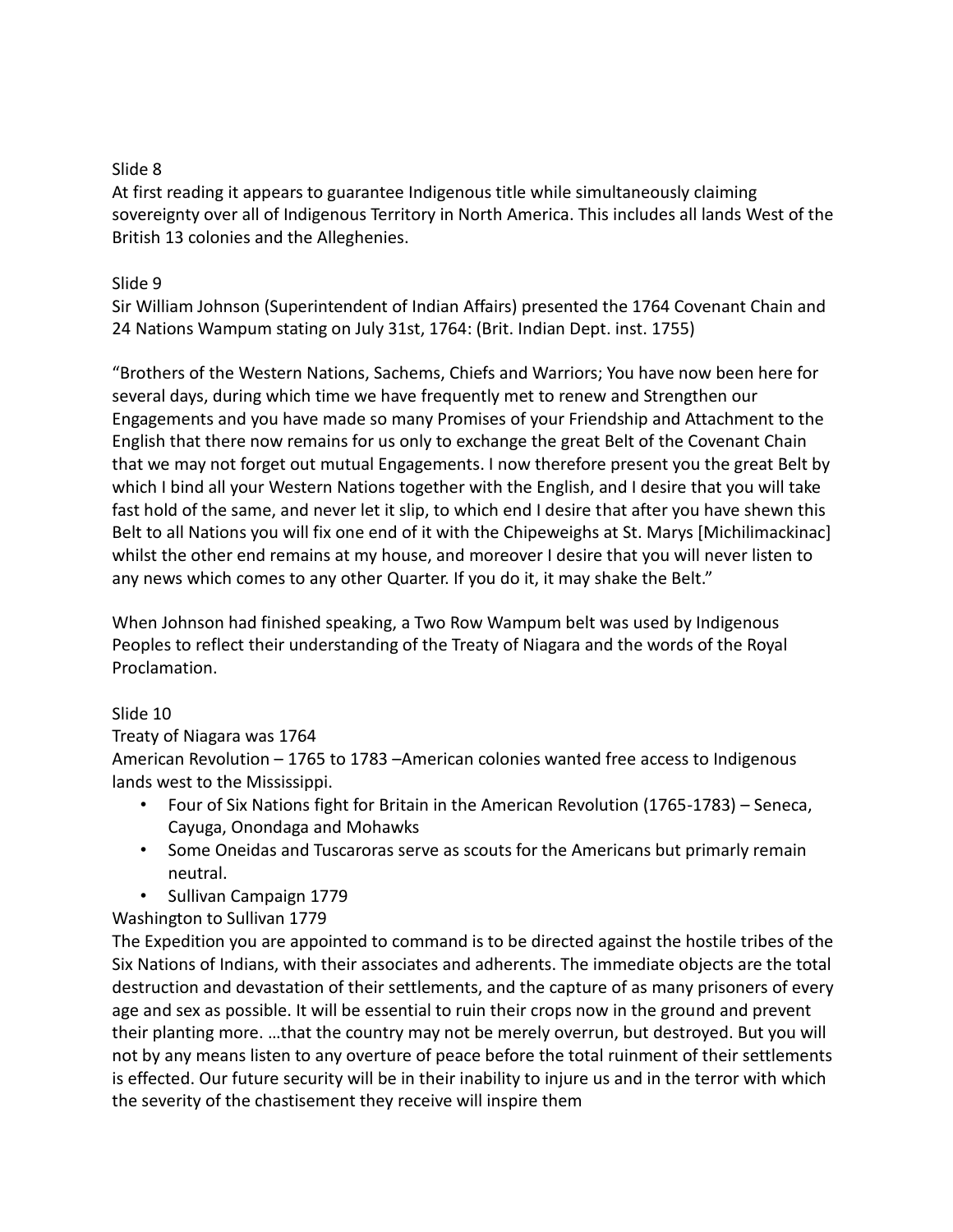• Other incursions and attacks and battles south of the lakes. Notably resistance by the Shawnee, Miami, Cherokee under Blackfish and Blue Jacket in the Ohio Valley. This war continued after the revolution culminating in the defeat at Fallen Timbers, 1794

#### Slide 11

- Many of Six Nations become refugees and endure brutal winter and starvation outside Fort Niagara.
- Treaty of Paris 1783 ends American Revolution and cedes Indigenous lands south of the lakes to the Mississippi River. Haudenosaunee are outraged and request compensation for losses of land, within their traditional hunting grounds.
- Brant as a military ally leader, who fought with Butler's Rangers, and as spokesman lobbies heavily for settlement on Grand River, as it is Haudenosaunee traditional hunting territory.

"…Haldimand expressed support for the settlement of Six Nations Indians on the Grand River. He observed that Joseph Brant had reported "that Col. Butter [sic – Butler] (John Butler) is persuaded he can purchase the Right of the Lands from the Mississagues for a very trifling consideration." 86

1,843 Haudenosaunee (Six Nations) plus some Delaware (Lenape), Nanticokes, Creeks and Cherokee move to the Haldimand Tract under Joseph Brant

Some Mohawk also follow War Chief John Deseronto and settle at Tyendenaga on the Bay of Quinte.

## Slide 12

- 1. Brant was not a "chief" of the Haudenosaunee. He was a war leader or captain and respected as a leader by his people but also by the British. He spoke and wrote English well and the Confederacy Council recognized his good standing with the British.
- 2. He helped negotiate the Haldimand Treaty and the move to the Grand River. He states many times that his and the Confederacy council's intent was that their standing on the Grand River was to be the same as in their homeland in New York. As in this was now their "ancestral land", and had been so recognized under the Nanfan Treaty.
- 3. Haudenosaunee were impoverished, an abundance of widows and children from the losses in the Revolutionary war.
- 3. Nov 2, 1796 Brant is given a Power of Attorney to negotiate land "leases" or sales to secure an annuity for the support of the Haudenosaunee People. "mouthpiece" for confederacy.
- 4. Brant dispute with Governor Simcoe

## Slide 13

- Source 275,000 acres Source never received. Augustus Jones survey and Jones Patent, eliminates the Source from the survey.
- Simcoe did not want to allow leases, Brant wanted to sell the land to invest the proceeds. POT authorized Brant to surrender "in Trust", 310,000 acres. (Blocks 1-4) He sold 352,000 acres, (also sold blocks 5 and 6) to secure an annuity, or 999 year payments for Six Nation perpetual care and maintenance.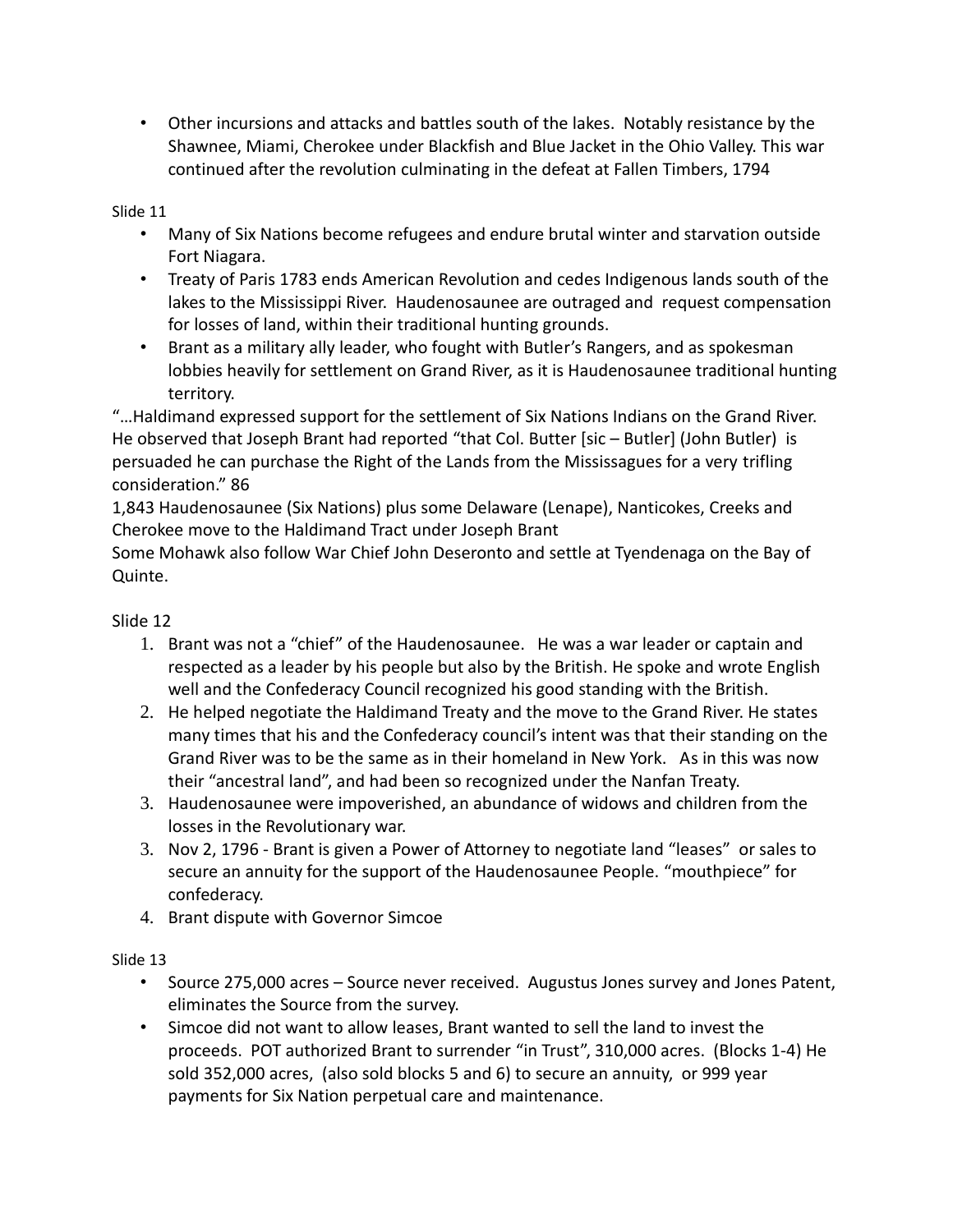- British recognize the sale of blocks 5 and 6 as having been negligence but do not overturn. The sales hold.
- Brant also looked out for his own interests,. took kick backs and also received his own personal grant of land at the Dundas. - Brant Tract 3500 acres in 1797.
- In some instances was given payments by purchasers, in others was given a percentage share of land for personal use.
- Block 1, Brant received a full 1,000 acres for personal use.
- In the end Brant is dismissed from this role in 1801

- 1. Waterloo North is in Woolwich Township (Block 3 Haldimand Tract)
- 2. Feb 5, 1798 William Wallace receives letters patent for Block 3, but no mortgage is executed, to arrange payments for Six Nations (Wallace is a carpenter from Niagara)
- 3. Sept 23, 1806, it becomes clear that Wallace cannot pay for the tract, but allowed to keep 7,000 acres. (under urging from Brant?) Eventually forfeits this in War of 1812.
- 4. Six Nations is "induced" by the Crown to subdivide the tract for "sale".
- 5. Six Nations request the return of 7,000 acres.
- 7,000 acres block not returned to Six Nations as requested sold to William Crooks 1821, Then to William Allan, 1822
- 16,000 -acres principal and interest never credited to Six Nations accounts (Phil Monture research)
- 45,000 acres sold to the German Company, under John and Jacob Erb (arranged by Augustus Jones) in 1807 – 130 lots of 350 acres each.
- no record of payments for this land can be found. (Phil Monture research)
- Sold by Ben Eby and Henry Brubacher to investors in Penn or already in Waterloo, 1 to 3 lot parcels of 350 to 1400 acres each.
- Where did all this money go, if not to Six Nations accounts?

# Slide 15

- Peter B. Martin had purchased the lot just south of our lot in Waterloo Township as part of the original block 2 sales of the German Company.
- Waterloo North sits on Lot 18 of Block 3 or Woolwich Township
- This Land was purchased by Daniel Z. Martin, (or by Peter)  $4^{th}$  son of Peter B. Martin and Anna Zimmerman.
- So, no doubt the German company did pay for the land in Blocks 2 and 3, but the questions remains, what was done with the proceeds?
- This was all done in good faith by our ancestors
- How much responsibility do we bear for the wrongs of the government acting in our name?
- Have we as a settler society benefitted from this misuse of funds at the Haudenosaunee's expense?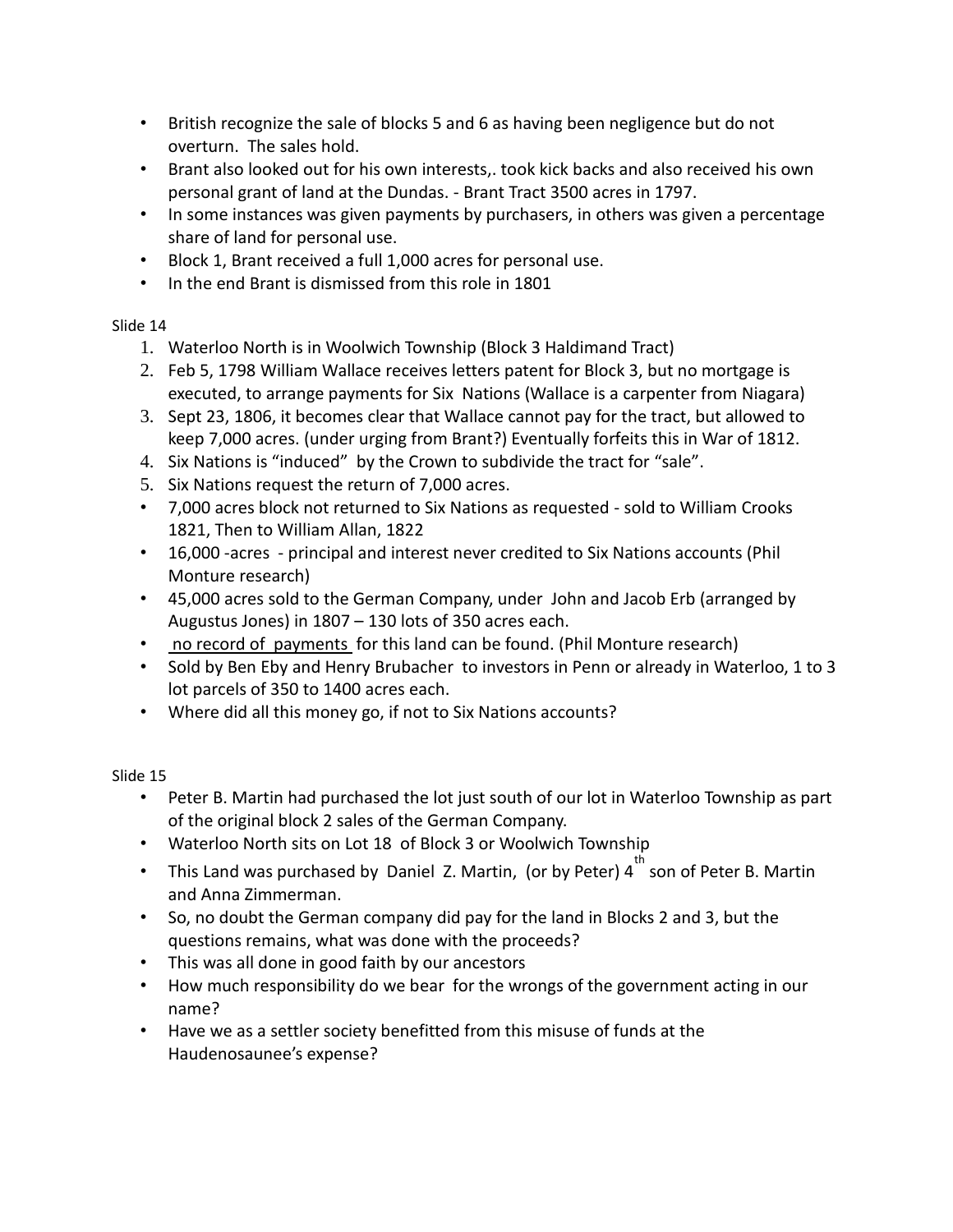The Dual Governement of Six Nations creates a problematic negotiating situation. 1923 – Deskaheh (Levi General) goes to League of Nations – seeks recognition as a nation and redress of treaty issues.

- Britain and Canada lobby and Deskaheh is not allowed to address the League.
- Deskaheh is not allowed back into Canada
- Haudenosaunee Confederacy Chiefs Council (HCCC) is violently deposed by RCMP and Six Nations Elected Council (SNEC) is imposed. September of 1924
- Deskaheh dies in 1925 of Pneumonia in New York State
- SNEC is often seen as a mouth piece of Canadian colonialism and compromised by collusion. But SNEC does have some support at Six Nations

#### Slide 17

- in 1796, Blocks 1,2,3 and 4 were to be shared with settlers on condition that a continual stream of income be derived from these/sales of these lands for "perpetual care and maintenance".
- Monies realized from the sales of these lands were supposed to be invested on behalf of, and managed for the benefit of Six Nations "perpetual care and maintenance"
- Records show the Crown used those revenues to finance operations in developing Canada with little or no return to Six Nations
- Six Nations is seeking compensation as well as an accounting of what happened to their property, money and other assets in Ontario
- Between 1980 and 1995 , SNEC submitted 29 claims to Canada under the Specific Claims Policy (so far only one has been resolved)
- In 1995 SNEC commenced litigation against Canada and Ontario for the above.
- Claims were placed in abeyance in 2004 (in hopes of Large Claims Process)
- 2009 SNEC re-activated the litigation against Canada and Ontario.
- Global Settlement Idea?
- Value of claims in the Trillions? Canada cannot afford this.
- Canada has insisted on a one time settlement principle, and extinguishment of indigenous title to achieve "certainty". In the face of perpetual care and maintenance principle. (And the Indigenous understanding of Land/Dish with One Spoon)
- SNEC proposes revenue sharing model for a flow of income from the Haldimand Tract of taxation, development charges etc. for an "ongoing relationship" in good faith.
- Plus a duty to consult on development within the tract

## Slide 18

- The HCCC has always continued to exist. They take direct action. Have frequently tried to re-assert power and control.
- 1959 they re-take the council house in Six Nations, but by the end of the day, RCMP moves in and again violently removes the council using billy clubs.
- 1830 Six Nations approached to build the Plank Road through their territory. (Highway # 6/Argyle Street) HCCC agrees and asks for 20 year leases on land adjacent to the road. Crown sells the land (based on agreement of a handful of chiefs, not the full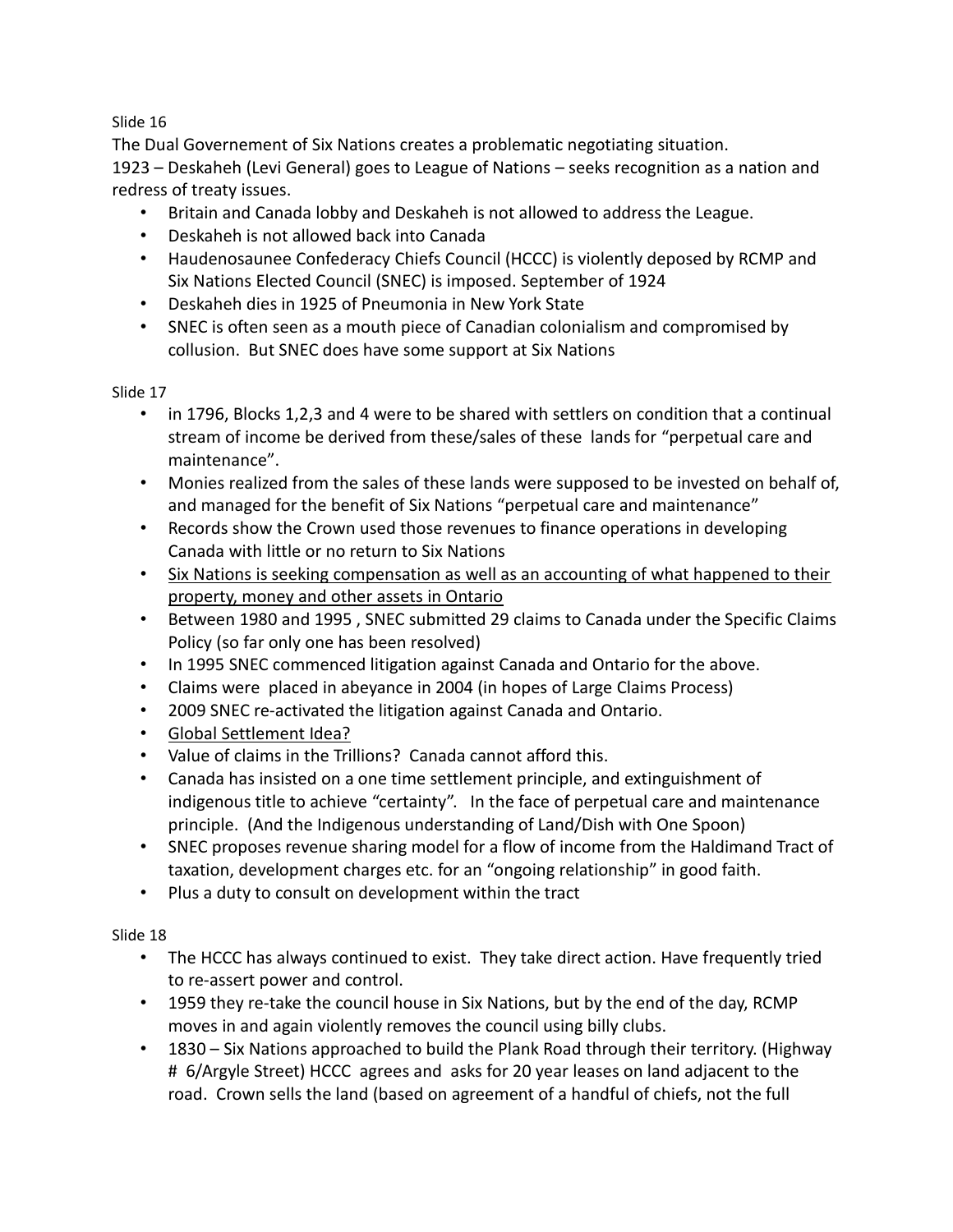council) Plus there is the continuing problem of ongoing squatters on Haudenosaunee lands. Throughout the tract and at the Caledonia town site.

- Henco Developments starts to build Douglas Creek Estates.
- 2006 the land is occupied by Land Defenders lead by a group of women and supported by the clan mothers. –This leads to violent confrontations with the OPP, and angry attacks by settler groups.
- 2006 Negotiations begin, led by the HCCC. These negotiations break down in 2009
- Canada has insisted on a one time settlement principle, and extinguishment of indigenous title to achieve "certainty".
- In the face of perpetual care and maintenance principle advocated by HCCC
- HCCC creates the Haudenosaunee Development Institute to approve land developments within the Haldimand Tract.
- HCCC proposes revenue sharing model for a flow of income from the Haldimand Tract of taxation, development charges etc. for an "ongoing relationship" in good faith. Duty to consult.

Slide 19

- 2013 Blockades resume and gate is erected at Douglas Creek, renamed, "Kanonhstaton" which means the "protected place"
- 2015 -Foxgate Developments purchases the adjacent land from numbered company to build "Mackenzie Meadows".. HCCC opposes this development
- SNEC apparently gives lukewarm support for a payment and land "swap"
- July 2020, Land Defenders occupy Mackenzie Meadows rename the property 1492 Land Back Lane
- Results in Injunctions, OPP attack with rubber bullets and Tasers, police violence and arrests. Land Defenders refuse to leave. Many charges laid, particularly against Skylar Williams, who becomes spokesman for the land defenders.
- Waterloo North TRAG together with an ecumenical coalition of churches coordinated by Christian Peacemaker Teams, has supported LBL with hot meals on Fridays since the fall of 2020
- July 2021 Foxgate cancels development and sues Federal, Provincial governments , the OPP and some key Land Defenders for losses. Land defenders remain on site.
- Tiny houses, solar, wind, gardens, most charges are dropped but injunction remains.
- Arrowdale Municipal Golf Course in Brantford. Now occupied as well.

## Slide 20

April 2021 the HCCC announces a moratorium on all development within the Haldimand Tract, until land claims are addressed.

At the press conference, Deyohowe:to (Roger Silversmith), Cayuga Snipe clan chief with the Haudenosaunee Confederacy, said it's "time to end the injustice."

"We want the land that is ours. We are not interested in approving fraudulent dispossessions of the past,….We are not interested in selling land," Silversmith said.